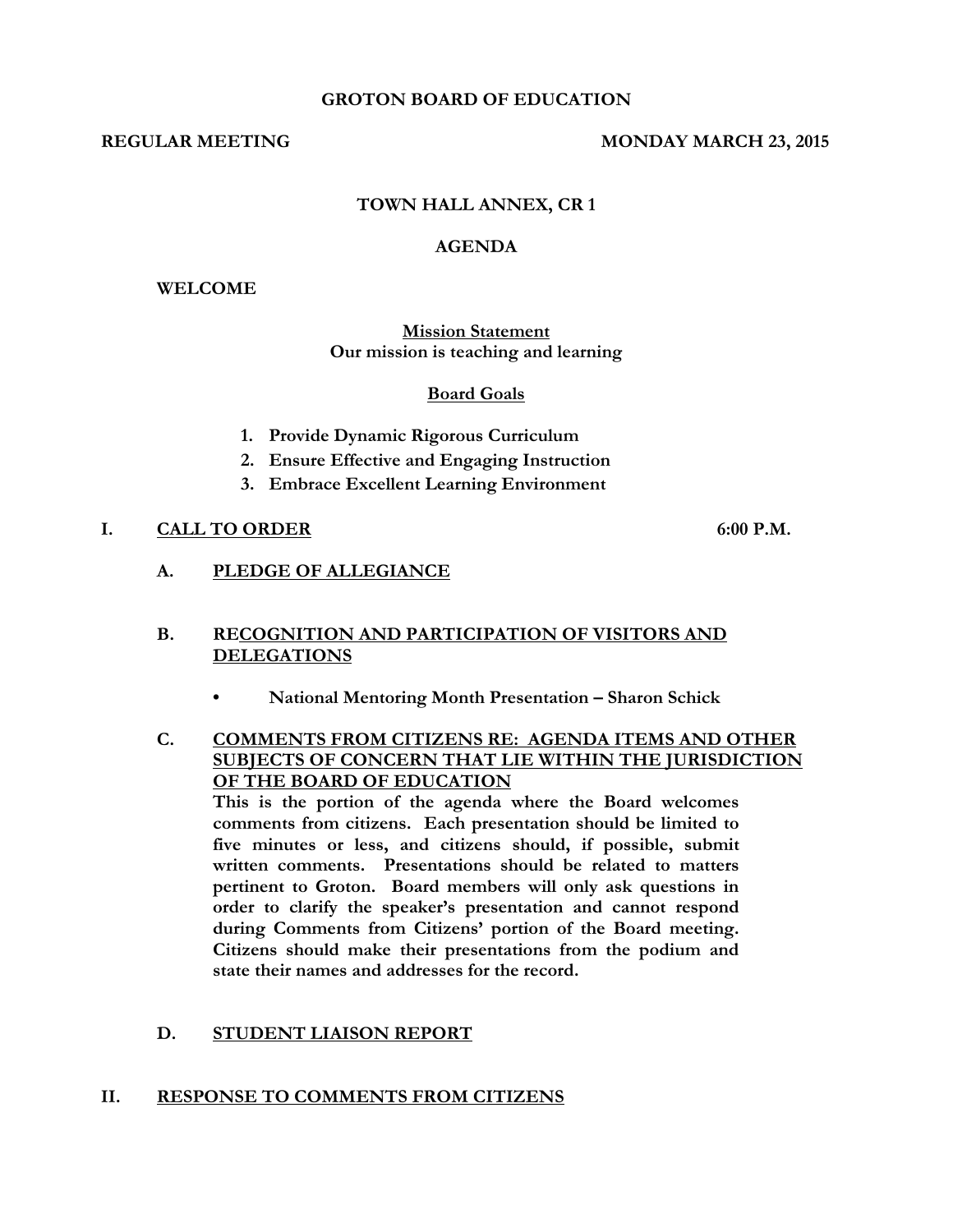# **III. SUPERINTENDENT AND ADMINISTRATION REPORTS**

- **Superintendent Report**
	- **Science Article Presentation by Allisson Cochrane**
	- **Update regarding the Common Core Standards**
	- **Update regarding the 2015-2016 budget**
	- **Discussion regarding proposed Early Release Days**
	- **Recognition of the BEYA STEM Award to Erica Watson**

# **A. REPORTS AND INFORMATION FROM THE STAFF**

- **1. Business Manager Report**
	- **a. FY15**
	- **b. 2015-2016 Budget Update**
- **2. Director of Buildings and Grounds Report**

# **IV. COMMITTEE REPORTS**

| <b>Finance/Facilities</b> | <b>Groton Parent Council</b>        |
|---------------------------|-------------------------------------|
| Policy                    | Town & City Councils/RTM/BOE        |
| Curriculum                | <b>GEA/AGSA/BOE Liaison</b>         |
| <b>Negotiations</b>       | <b>School Facilities Task Force</b> |
| <b>LEARN</b>              | Groton Scholarship                  |

# **V. ACTION ITEMS**

# **A. CONSENT AGENDA**

**All matters listed under Item V.A (Consent Agenda) are considered to be routine and will be enacted by one motion. Points of clarification will be allowed.**

- **1. Approval of Minutes**
	- **February 11, 2015 (Budget Public Hearing) (Enclosure)**
	- **February 11, 2015 (Budget Worksession) (Enclosure)**
	- **February 18, 2015 (Budget Worksession) (Enclosure)**
	- **February 23, 2015 (Enclosure) (Enclosure)**
	- **March 9, 2015 (Special Meeting) (Enclosure)**
- **2. Approval of Warrants •**
- **3. Approval of Gifts**
	- **Target Take Charge of Education has made a donation of \$38.24 to Pleasant Valley School**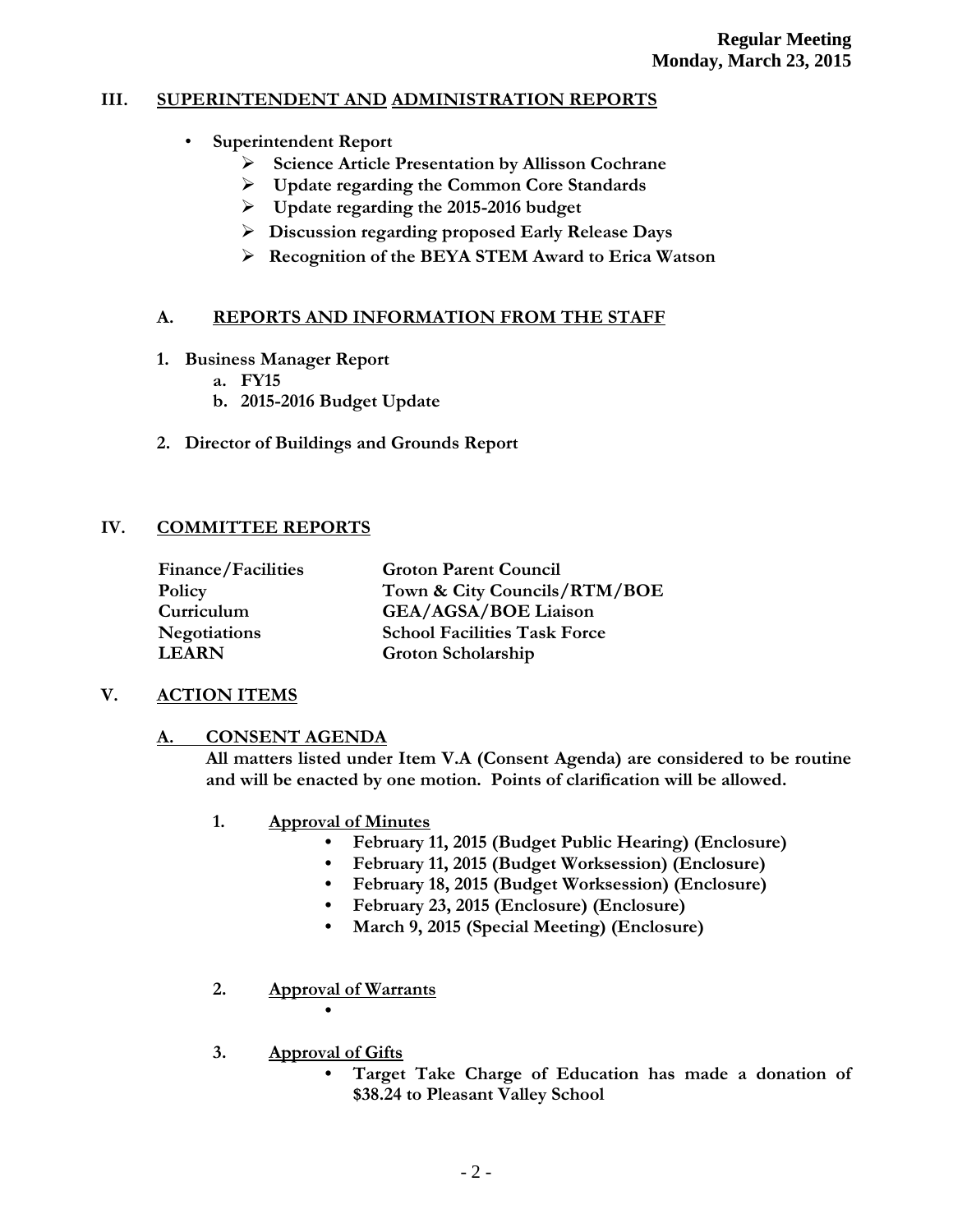- **Pfizer Foundation United Way Campaign (Everett Wilhelm) has made a donation of \$357.72 to the Fitch High School Robotics Team.**
- **Mable Hauck has made a donation of \$100.00 to the Fitch High School Robotics Team.**

## **B. OLD BUSINESS**

#### **C. NEW BUSINESS**

- **1. DISCUSSION AND POSSIBLE ACTION REGARDING A FIRST READING OF REVISION TO POLICY P 5113 ATTENDANCE (Enclosure)**
- **2. RESOLUTION TO AUTHORIZE THE SUPERINTENDENT TO SIGN THE ADDENDUM TO THE AGREEMENT FOR CHILD NUTRITION PROGRAMS HEALTHY FOOD CERTIFICATION STATEMENT**

**BE IT RESOLVED, that the Board of Education authorizes the Superintendent of School, Dr. Michael Graner, to sign the Connecticut Department of Education addendum to the agreement for Child Nutrition Programs Healthy Food Certification Statement.**

- **3. DISCUSSION AND POSSIBLE ACTION REGARDING RECOMMENDATION FOR AN EARLY RELEASE DAY ON GOOD FRIDAY**
- **4. RESOLUTION IN RECOGNITION OF ADMINISTRATIVE PROFESSIONALS' DAY AND WEEK**

**WHEREAS, Wednesday, April 22, 2015 has been designated as Administrative Professionals' Day and April 19-25, 2015 has been designated as Administrative Professionals' Week, and**

**WHEREAS, the Board of Education wishes to express its appreciation and gratitude to all administrative professionals/secretaries who serve the Groton Public Schools; therefore, be it** 

**RESOLVED, that the Board of Education and Michael Graner, Superintendent of Schools, recognizes their many contributions to the children of the district and their important role in assuring the orderly and efficient operation of all district programs.**

**5. RESOLUTION IN RECOGNITION OF PARAPROFESSIONAL APPRECIATION DAY**

**WHEREAS, Monday, April 6, 2015 has been designated as Paraprofessional Appreciation Day, and**